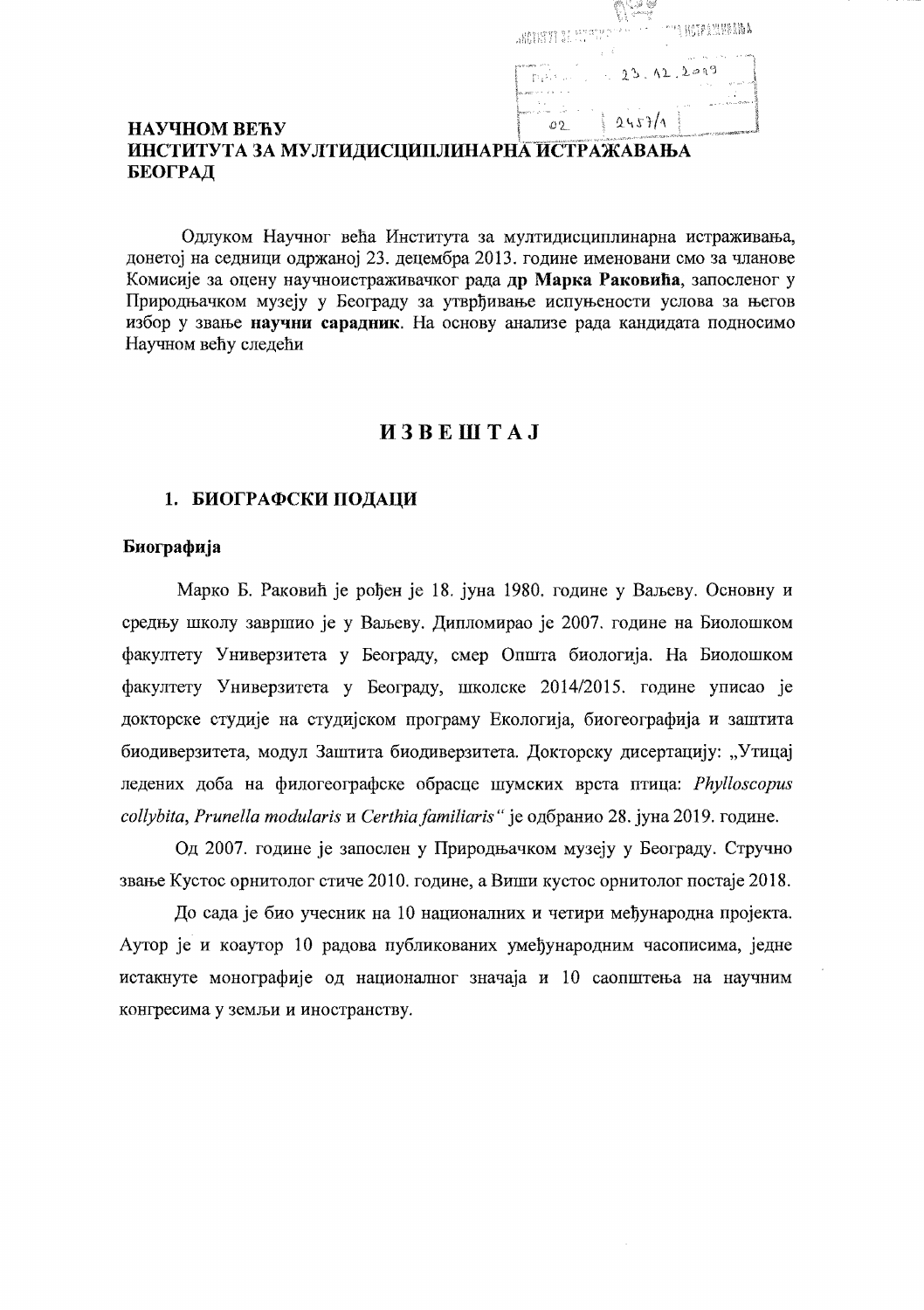# 2. БИБЛИОГРАФИЈА

#### 2.1. Библиографија до избора у звање научни сарадник

#### 2.1.1. Рад објављен умеђународном часопису изузетних вредности (М21а)

1. Jiguet, F. Robert, A., Lorrillière, R., Hobson, K., Kardynal, K., Arlettaz, R., Bairlein, F., Belik, V., Bernardy, P., Copete, J. L., Czajkowski, M. A., Dale, S., Domberovski, V., Ducros, D., Efrat, R., Elts, J., Ferrand, Y., Maria, R., Minkevicius, S., Olsson, P., Pérez, M., Piha, M., Raković, M., Schmaliohann, H., Seimola, T., Selstam, G., Siblet, J-P., Skierczyński, M., Sokolov, A., Sondell, J., Moussy, C. (2019): Unravelling migration connectivity reveals unsustainable hunting of the declining ortolan bunting. Science Advances 5 (5): eaau2642. DOI: 10.1126/sciadv.aau2642

#### $M21a - 1.72$

| Година                          | $\ 2017\ $ $\ 2018\ $ |        |
|---------------------------------|-----------------------|--------|
| област / импакт<br>фактор       | $\ 11.511\ 12.804\ $  |        |
| Multidisciplinary sciences 4/64 |                       | 114/69 |

#### 2.1.2. Радови објављени уврхунскиммеђународним часописима (М21)

2. Drovetski SV, Raković M., Semenov G, Fadeev IV & Red'kin YaA (2014): Limited phylogeographic signal in sex-linked and autosomal loci despite geographically, ecologically, and phenotypically concordant structure of mtDNA variation in the Holarctic avian genus Eremophila, PLoS ONE 9 (1): e87570.

|                                      |       |                |       |       |            |      |                                                                       |                         |                   | $M21 - 8$        |
|--------------------------------------|-------|----------------|-------|-------|------------|------|-----------------------------------------------------------------------|-------------------------|-------------------|------------------|
| Година                               | 2009  | $ 2010\rangle$ | 2011  | 2012  | $\ 2013\ $ | 2014 | $\frac{12015}{20}$                                                    | 2016                    | 2017              | $\parallel$ 2018 |
| област / импакт<br>  фактор          | 4.351 | 4.411          |       |       |            |      | $\begin{vmatrix} 4.092 & 3.730 & 3.534 & 3.234 & 3.057 \end{vmatrix}$ | $\ 2.806\ 2.766\ 2.776$ |                   |                  |
| Biology                              | 10/76 | 12/86          | 12/85 |       |            |      |                                                                       |                         |                   |                  |
| Multidisciplinary<br><i>sciences</i> |       |                |       | 17/56 | 8/55       | 9/57 | $\parallel$ 11/62 $\parallel$ 15/63                                   |                         | $\parallel$ 15/64 | 24/69            |

3. Drovetski S., Fadeev I., Raković M., Lopes R., Boano G., Pavia M., Koblik E., Lohman Y., Red'kin Y., Aghayan S., Reis S., Drovetskaya S., Voelker G. (2018): A test of the European Pleistocene refugial paradigm, using a Western Palaearctic endemic bird species. Proceedings of the Royal Society B. Vol 285: 1889. DOI: 10.1098/rspb.2018.1606.

| M21 | 3.64 |
|-----|------|
|-----|------|

| Година                            | 2009  | $\parallel$ 2010 | 2011 | $\vert$ 2012    | $\vert$ 2013 | $\parallel$ 2014                                                                          | $\frac{1}{2015}$ | 2016                | 2017 | $\parallel$ 2018 |
|-----------------------------------|-------|------------------|------|-----------------|--------------|-------------------------------------------------------------------------------------------|------------------|---------------------|------|------------------|
| област / импакт<br><b>Практор</b> | 4.857 | 5.064            |      |                 |              | $\parallel$ 5.415 $\parallel$ 5.683 $\parallel$ 5.292 $\parallel$ 5.051 $\parallel$ 4.823 |                  | 4.940  4.847  4.304 |      |                  |
| Biology                           | 17/76 | 9/86             | 8/85 | $\frac{18}{82}$ | 19/85        | 8/85                                                                                      | 19/86            | 19/85               | 9/85 | 11/87            |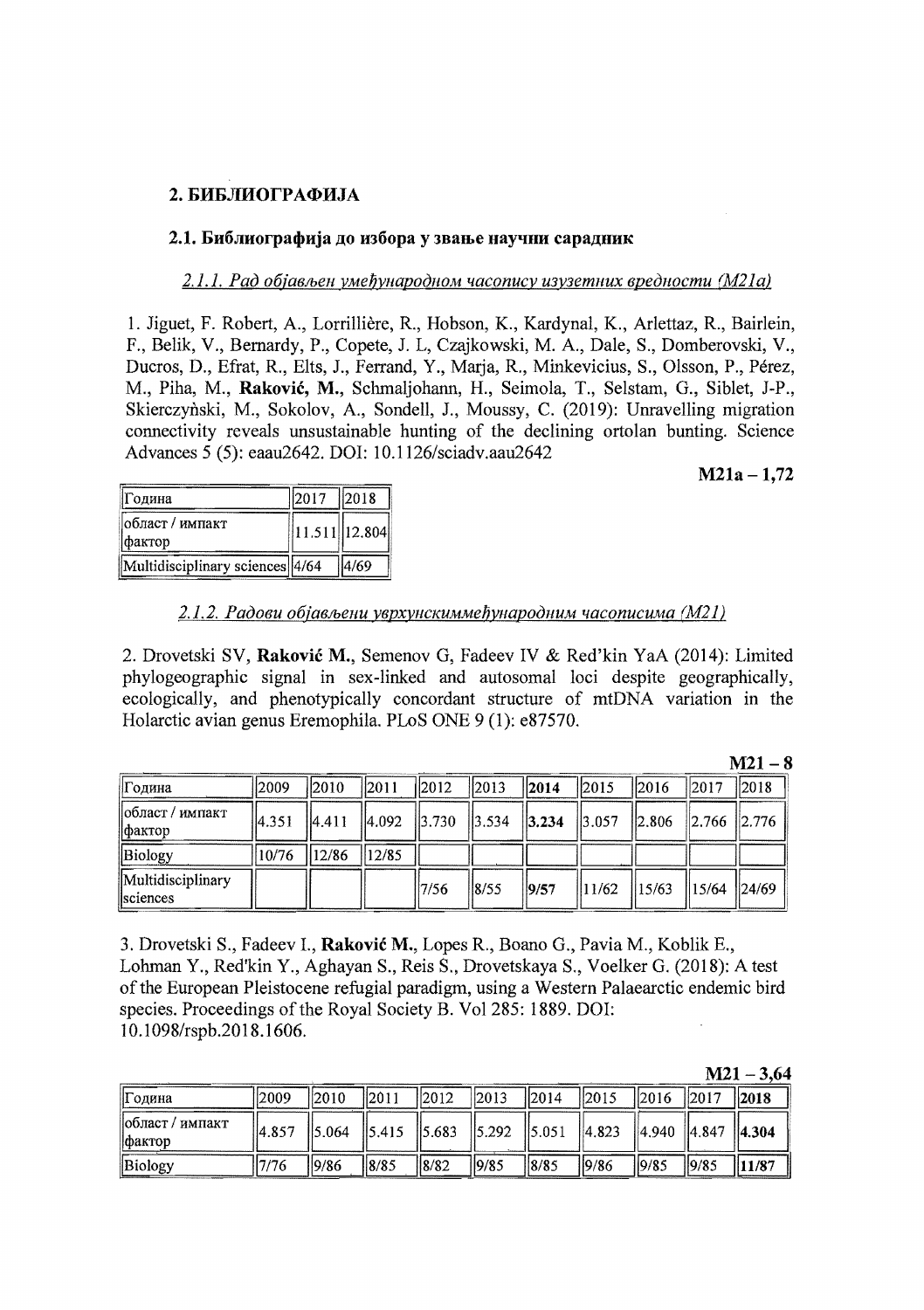| Ecology                 |       |       | $\frac{1}{11/129}$ $\frac{1}{3/130}$ $\frac{1}{9/134}$ $\frac{1}{13/136}$ $\frac{1}{16/141}$ $\frac{1}{14/145}$ $\frac{1}{19/150}$ $\frac{1}{17/153}$ $\frac{1}{18/160}$ $\frac{1}{26/165}$ |      |      |       |      |      |      |       |
|-------------------------|-------|-------|---------------------------------------------------------------------------------------------------------------------------------------------------------------------------------------------|------|------|-------|------|------|------|-------|
| Evolutionary<br>Biology | 18/45 | 19/45 | 16/45                                                                                                                                                                                       | 7/47 | 8/46 | 17/46 | 8/46 | 8/48 | 8/49 | 11/50 |

2.1.3. Радови објављени у истакнутим међународним часописима (М22)

4. Zyskowski, K., Mittermeier, C. J., Ottema, O., Raković, M., O'Shea, B., Lai, E. J., Hochgraf, B. S., de Leon, J., Au. K. (2011): Avifauna of the Easternmost Tepui, Tafelberg in Central Suriname. Bulletin of the Peabody Museum of Natural History  $52(1): 153-180.$ 

 $M22 - 3,57$ 

| Година                                                                      | $\ 2011$  | $\parallel$ 2012  | $\frac{1}{2013}$ | $\parallel$ 2014                                      | $\parallel$ 2015                                                                                                                                                                                                                                     | $\parallel$ 2016  | $\parallel$ 2017                    | 2018 |
|-----------------------------------------------------------------------------|-----------|-------------------|------------------|-------------------------------------------------------|------------------------------------------------------------------------------------------------------------------------------------------------------------------------------------------------------------------------------------------------------|-------------------|-------------------------------------|------|
| $\sqrt{1000 \text{m} \text{C}}$ / импакт $\left\  0.690 \right\ $<br>фактор |           | $\ 1.105\ $       | $\ 2.421\ $      | $\ 2.588\ 1.217\ $                                    |                                                                                                                                                                                                                                                      | $\parallel$ 1.071 | $\parallel$ 1.926 $\parallel$ 1.240 |      |
| Biodiversity<br>Conservation                                                | $\ 21/37$ | $\frac{1}{20/40}$ |                  | $\parallel$ 11/42 $\parallel$ 11/44 $\parallel$ 24/49 |                                                                                                                                                                                                                                                      | $\frac{129}{54}$  | $\ 27/57\ 37/59$                    |      |
| Ecology                                                                     |           |                   |                  |                                                       | $\left  \frac{111}{134} \right  \left  \frac{102}{136} \right  \left  \frac{57}{141} \right  \left  \frac{53}{145} \right  \left  \frac{106}{150} \right  \left  \frac{14}{153} \right  \left  \frac{91}{160} \right  \left  \frac{18}{165} \right $ |                   |                                     |      |

5. Raković, M., Raković M., Petrović, A., Popović, N., Đuknić, J., Naunović, Z., Paunović, M. (2016): Haplotype variation in the *Physa acuta* group (Basommatophora): genetic diversity and distribution in Serbia. Mediterranean Marine Science 17(1):293-302.

| M22 |  |  |
|-----|--|--|
|     |  |  |

| Година                                                                                                        | 2011   | 2012                                                       | $\ 2013\ $ $\ 2014\ $ $\ 2015\ $ | $\ 2016\ $  | $\parallel$ 2017 | $\parallel$ 2018 |
|---------------------------------------------------------------------------------------------------------------|--------|------------------------------------------------------------|----------------------------------|-------------|------------------|------------------|
| $\sqrt{100 \text{mac} \cdot 7}$ импакт $\left\  \frac{1.375}{1.375} \right\ $<br>$\theta$ do $\theta$ axistop |        | $\ $ 1.574 $\ $ 1.743 $\ $ 1.505 $\ $ 1.873                |                                  | $\ 1.683\ $ | $\ 1.984\ 2.071$ |                  |
| Marine<br>&l<br>Freshwater<br>Biology                                                                         | 150/97 | $  47/100  43/103  49/103  39/104  44/105  37/106  40/108$ |                                  |             |                  |                  |

6. Raković, M., Neto, J., Lopes, R., Koblik, E., Fadeev, I., Lohman, Y., Aghayan, S., Boano, G., Pavia, M., Perlman, Y., Kiat, Y., Ben Dov, A., Collinson, M., Voelker, G., Drovetski, S. (2019): Geographic patterns of mtDNA and Z-linked sequence variation in the Common Chiffchaff and the 'chiffchaff complex'. PLOS ONE 14 (1): e0210268. https://doi.org/10.1371/journal.pone.0210268

|                           |       |                                     |      |                                   |      |                  |                    |                  |                    | ---  |
|---------------------------|-------|-------------------------------------|------|-----------------------------------|------|------------------|--------------------|------------------|--------------------|------|
| Година                    | 12009 | II2010                              | 2011 | $\parallel$ 2012 $\parallel$ 2013 |      | $\frac{1}{2014}$ | $\frac{1}{2015}$   | $\parallel$ 2016 | $\parallel$ 2017   | 2018 |
| област / импакт<br>фактор | 4.351 |                                     |      |                                   |      |                  |                    |                  |                    |      |
| Biology                   | 10/76 | $\parallel$ 12/86 $\parallel$ 12/85 |      |                                   |      |                  |                    |                  |                    |      |
| Multidisciplinary         |       |                                     |      | 7/56                              | 8/55 | 9/57             | $\ 11/62\ 15/63\ $ |                  | $\ 15/64\ 24/69\ $ |      |

 $M22 - 1.62$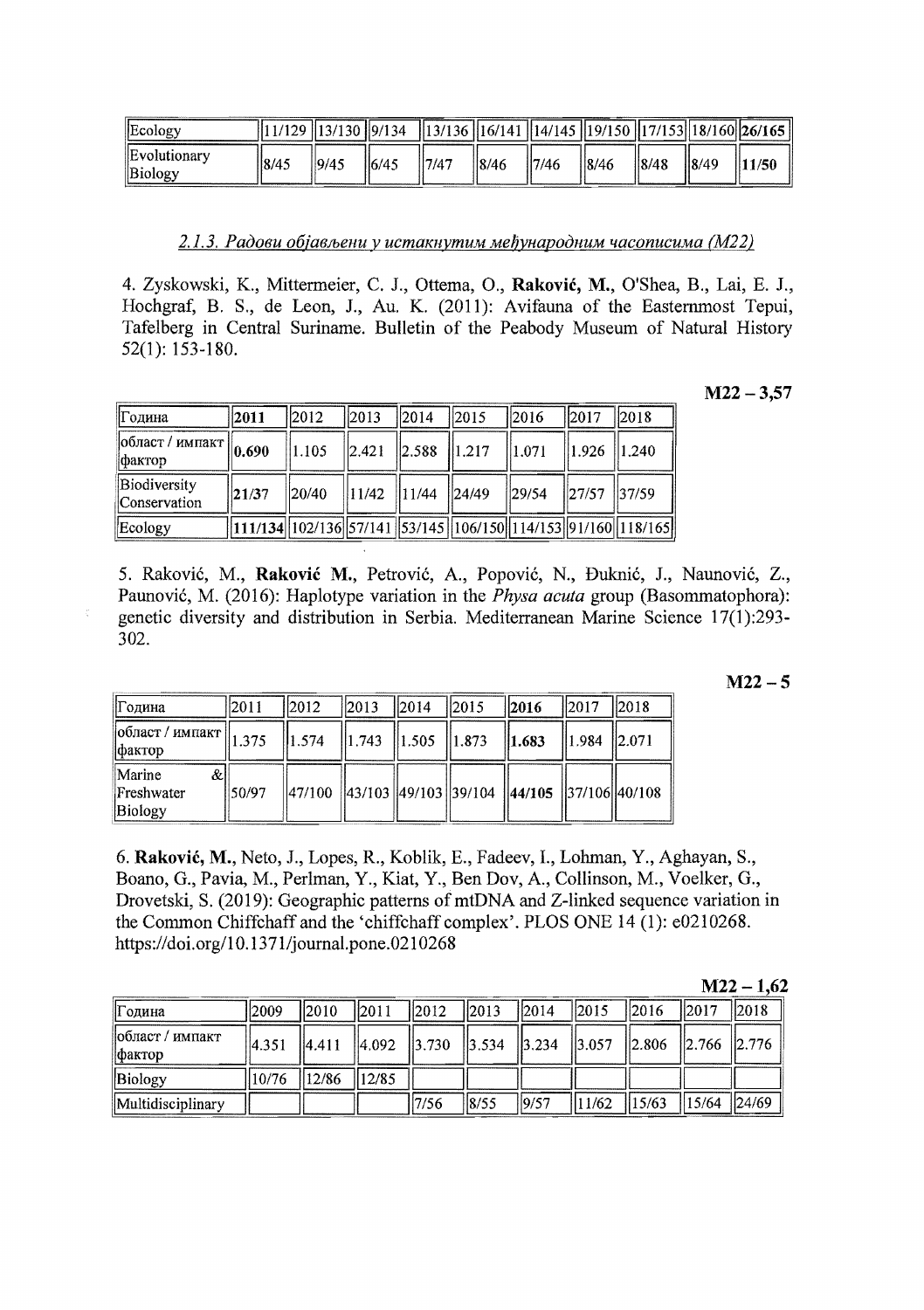|      |             |  |  | ----- |  |  |
|------|-------------|--|--|-------|--|--|
|      |             |  |  |       |  |  |
|      |             |  |  |       |  |  |
| lie. |             |  |  |       |  |  |
|      |             |  |  |       |  |  |
|      |             |  |  |       |  |  |
|      | ----------- |  |  |       |  |  |
|      |             |  |  |       |  |  |

7. Stanković, D., Jönsson, J. &Raković, M. (2019): Diversity of avian blood parasites in wild passerines in Serbia with special reference to two new lineages. Journal of Ornithology. *https:lldoi.org/lO.1007/s10336-019-01628-z* 

| Година                    | 2018  |
|---------------------------|-------|
| област / импакт<br>фактор | 1.472 |
| Ornithology               | 9/28  |

8. Frederic Jiguet, Kevin J. Kardynal, Markus Piha, Tuomas Seimola, Jose Luis Copete, Michel Alexandre Czajkowski, Valery Dombrovski, Ron Efrat, Simonas Minkevicius, Marko Rakovic, Michal Skierczynski, Keith A. Hobson (2019): Stable isotopes reveal the common winter moult of central rectrices in a long-distance migrant songbird. Journal of Ornithology. DOl: 1O.1007/s10336-019-01671-w

 $M22 - 2,50$ 

 $M22 - 5$ 

| ∣Година                   | 2018  |
|---------------------------|-------|
| област / импакт<br>фактор | 1.472 |
| Ornithology               | 9/28  |

#### $2.1.4.$  Радови објављени у међународним часописима *(M23)*

9. Pons, JM., Thibault, JC., Fournier, J., Olioso, G., Rakovic. M., Florenzano, GT., Fuchs, J. (2015): Genetic variation among Corsican and continental populations of the Eurasian treecreeper (Aves: Certhia familiaris) reveals the existence of a palaeoendemic mitochondrial lineage. Biological Journal of the Linnean Society  $115(1):134-153$ .

|                                         |                   |                  |      |            |                  |                  |                                                                                                                                 |            |          | $M = J$    |
|-----------------------------------------|-------------------|------------------|------|------------|------------------|------------------|---------------------------------------------------------------------------------------------------------------------------------|------------|----------|------------|
| Година                                  | 12009             | $\parallel$ 2010 | 2011 | $\ 2012\ $ | $\parallel$ 2013 | $\parallel$ 2014 | 2015                                                                                                                            | $\ 2016\ $ | $\ 2017$ | $\ 2018\ $ |
| $\vert$ област / импакт<br>$\phi$ актор | 2.040             |                  |      |            |                  |                  |                                                                                                                                 |            |          |            |
| Evolutionary<br>Biology                 | $\frac{1}{29/45}$ |                  |      |            |                  |                  | $\frac{1}{30/45}$ $\frac{29/45}{26/47}$ $\frac{27/46}{27/46}$ $\frac{32/46}{31/46}$ $\frac{32/48}{32/48}$ $\frac{26/49}{32/50}$ |            |          |            |

10. Atoyan H., Sargsyan M., Gevorgyan H., Raković M., Fadeev I., Muradyan V., Daryani A., SharifM., Aghayan S. (2018): Determinants of avian malaria prevalence in mountainous Transcaucasia. Biologia 73(11): 1123-1130.

| M<br>r<br>. . |  |  |
|---------------|--|--|
|               |  |  |

 $M2<sub>2</sub>$ 

| li۳<br>II одина   | 2009         | 2010        | 201                 | 12012 | 2013               | 2014  | ا ده اا |           |     | 11201 Q |
|-------------------|--------------|-------------|---------------------|-------|--------------------|-------|---------|-----------|-----|---------|
| импакт<br>Побласт | $  0.61^{-}$ | .609<br>.IO | 557<br>l۱n<br>19.JJ | 0.506 | $\vert\vert 0.696$ | 0.827 | 110     | 750<br>HС | 40. | 0.728   |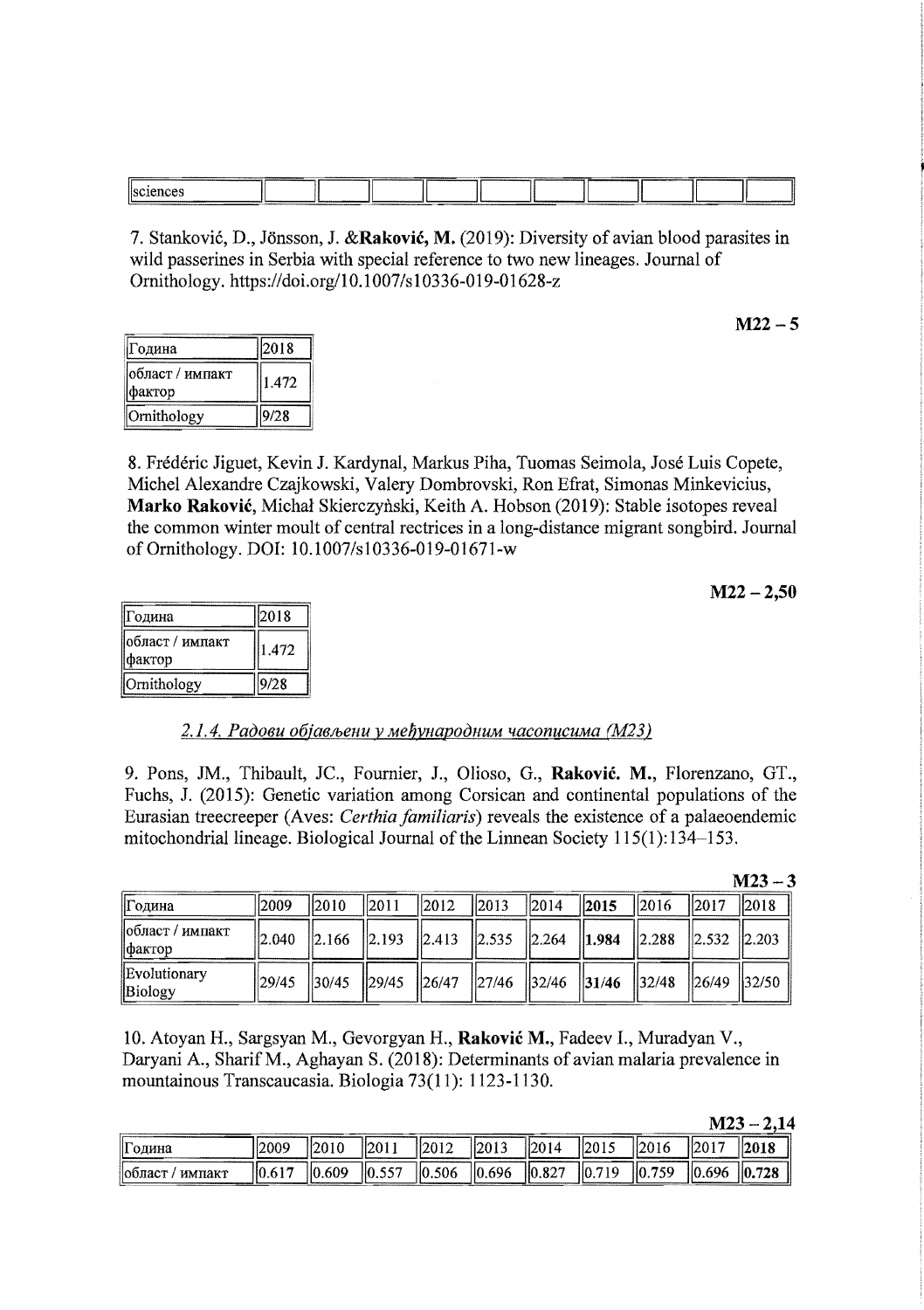| Пфактог |        |        |       |        |       |        |        |         |       |        |
|---------|--------|--------|-------|--------|-------|--------|--------|---------|-------|--------|
| Biology | 159/76 | 169/86 | 71/85 | 169/82 | 65/85 | 166/85 | 168/86 | 1166/85 | 68/85 | 170/87 |

2.1.5. Саопштење са међународног скупа штампано у изводу (МЗ4):

11.Raković. M.&Sekulić, G. (2004); Ptice Durmitora i kanjona Tare.  $\mathbf{I}$ simpozijumekologaRepublikeCrne Gore, Tivat, Crna Gora, Book of Abstracts.

12. Raković, M. (2005):Distribution and habitat selection of Sombre Tit Parus lugubris in Serbia and Montenegro. 8th Symposium on Flora of Southeastern Serbia and Neighbouring regions, Niš, Abstract Book.

13. Barjaktarov, D., Đapić, D., Radaković M., Raković, M., Barna, K. (2007): Roll and importance of accumulation lake Gruza in bird migration. 2nd International Eurasian Ornithology Congress; Antalya, Turkey, Abstract Book.

14. Ivović, M., Barboutis, C., Katsimanis, N., Lymberakis, P., Raković, M., Moore, F. & Schlichting, C. (2010): Spring orientation behaviour of migrants on the southernmost European islet of Gavdos: directional preferences and activity patterns. 3rd International Eurasian Ornithology Congress; Mytilini, Greece, Abstract Book.

15. Raković, M., & Sergei, D. (2010): Admixture of different mitochondrial DNA clades of forest species in Balkan region. 3rd International Eurasian Ornithology Congress; Mytilini, Greece, Abstract Book.

16. Raković M., Drovetski S. (2013): Mitochondrial and nuclear markers show complex history of Chiffchaff (Phylloscopuscollybita) in Eurasia. BioSyst.EU 2013 conference, Vienna, Austria.

17. Boano G., Drovetski S., Fadeev I., Koblik E., Pavia M., Raković M., Aghayan S. (2014): Importance of Surenavan fishponds for bird's conservation. Biological diversity and conservation problems of the fauna of the Caucasus, Yerevan, Republic of Armenia, September 23 - 26, 2014.

18.  $\&$  $M<sub>1</sub>$  $(2016):$ Stanković, D. Raković, Upotrebapodatakadobijenihnaučnommetodommarkiranjaptica 'n. valorizacijiprirodnih celinaiočuvanju ornitofa unena primeru akumulacionog jezera Gruža. Third Regional Scientific Conference ICOMSEE, 8-10 December 2016, Belgrade. Book of Abstracts.

19. Raković, M., Neto, J., Lopes, R., Collinson, M., Koblik, E., Fadeev, I., Lohman, Y., Aghayan, S., Boano, G., Pavia, M., Perlman, Y., Kiat, Y., Ben Dov, A., Voelker, G. &Drovetski, S. (2017): Geographic patterns of mtDNA and Z-linked sequence variation in the common chiffchaff. Biological diversity and conservation problems of the fauna of the Caucasus, Yerevan, Republic of Armenia, September 27 - 29, Book of Abstracts.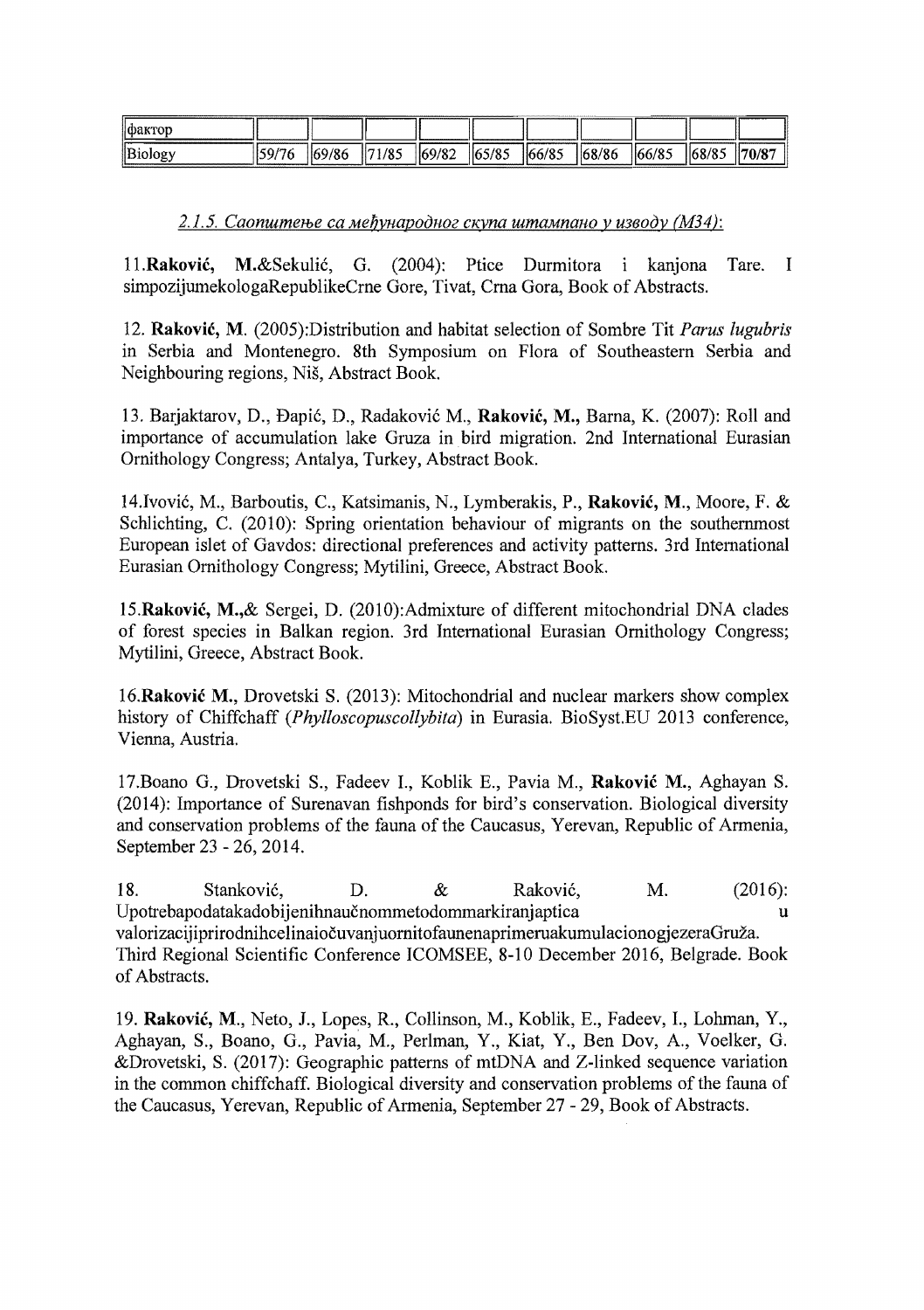20. Raković, M. (2017): Geometric morphometric of bill shape and molecular analyses define subspecies in the chiffchaff hybrid zone.  $10<sup>th</sup>$  International Meeting of European Bird Curators, 17-19 October 2017, Paris. Book of Abstracts.

## 2.1.6. Истакнута монографија од националног значаја (М41):

21. Stanković D, Paunović M, Raković M. (Ur.) 2018. Atlas migratorih ptica i slepih miševa Srbije. Ministarstvo zaštite životne sredine Republike Srbije, Ministarstvo kulture i informisanja Republike Srbije, Prirodnjački muzej u Beogradu, Posebna izdanja 46, Beograd.

 $M41 - 7$ 

| Ознака<br>групе | Укупан број<br>радова | Вредност<br>индикатора | Укупна<br>вредност |
|-----------------|-----------------------|------------------------|--------------------|
| M21a            |                       | 10                     | 1,72               |
| M21             | 2                     | 8                      | 11,64              |
| M22             | 5                     | 5                      | 17,69              |
| M23             | 2                     | 3                      | 5,14               |
| M34             | 10                    | 0,5                    | 5                  |
| M41             |                       | 7                      | 7                  |
| Укупно          |                       |                        | 48,19              |

Табела 1. Целокупни научни резултати досадашњег рада др Марка Раковића:

Табела 2. Укупневредностикоефицијента Мзапериод 2004.-2019. годинадр Марка РаковићазазвањенаучнисарадникпремакатегоријамапрописанимуПравилникузаобл астприродно-математичкихимедицинскихнаука.

| Категоријарадов | Потребанминимумз  | Остварено     |
|-----------------|-------------------|---------------|
| а               | азвањенаучнисарад | целокупни рад |
|                 | ник               |               |
| $M10+M20+M31+$  | 10                | 43,19         |
| M32+M33+M41+    |                   |               |
| M42             |                   |               |
| $M11+M12+M21+$  | 6                 | 36,19         |
| $M22+M23$       |                   |               |
| <b>УКУПНО</b>   | 16                | 79,38         |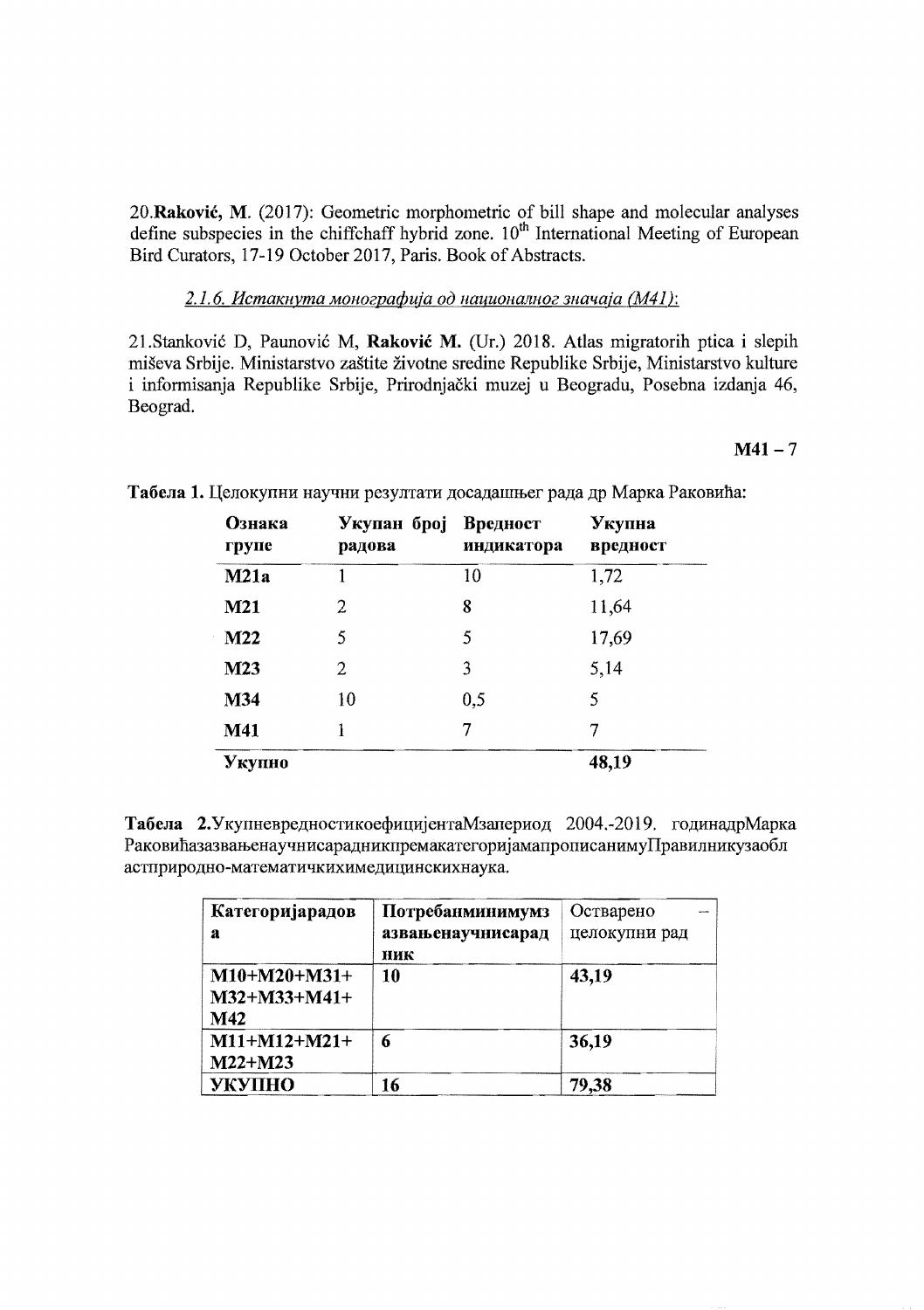Табела 3. Параметри квалитета часописа (укупни импакт фактор публикованих часописа).

| Укупан<br>радова | импакт | фактор | Остварено |
|------------------|--------|--------|-----------|
| Научни сарадник  |        |        | 31.147    |

## 3. АНАЛИЗА РАДОВА

Из наведеног списка се види да је дрМарко Раковић аутор/коаутор 10 радова публиковани међународним научних (сви наведени  $cy$  $\mathbf{v}$ публикованих у часописима), 10саопштења међународним скуповима на конгресним зборницима у форми резимеа, као и једне истакнуте монографије од националног значаја.

Преглед објављених радова показује да је научно-истраживачки рад др Марка Раковићаобухватио истраживања из неколико области. Према ужим истраживачким областима којима припадају публикације др Марка Раковићамогу се сврстати у следеће категорије:

- 1. орнитологија, екологија и миграција птица
- 2. екологија и генетика крвних паразита птица
- 3. филогеографија птица и других организама

Резултатима истраживања из области орнитологије, екологијеи миграције птица припадају радови 1, 4, 8, 11, 12, 13, 14, 17, 18, 21. Резултатима истраживања из области екологија и генетика крвних паразита птицаприпадају радови 7 и 10. Области филогеографија птица и других организама припадају радови 2, 3, 5, 6, 9, 15, 16, 19, 20.

На основу до сада публикованих радова, може се закључити да еколошка и филогеографска истраживања птица и крвних паразита птица представљају централну област истраживања др Марка Раковића. У радовима 1, 13, 14, 18 и монографији 21, аутор се бавио истраживањем миграције птица различитим методама, од методе посматрања и прстеновања (рецимо као у раду 13 и 18), преко експеримената ради утврђивања механизама оријентације приликом миграције (рад 14), па све до најновијих метода телеметрије, анализе микроелемената у перју птица. Као круна деценијског рада у проучавању миграције птица, публикован је Атлас миграторних птица и слепих мишева где су обрађени налази прстенованих птица од 1908 године све до данас са подручја Србије (рад 21).

Као веома важан сегмент научне каријере кандидата, издваја се проучавање филогеографије птица на простору Евроазије. Радови 2, 3, 6, 9, 15, 16, 19 и 20 се баве овом тематиком. Наиме, птице су јако покретни организми и дато својство птица компликује истраживања везана за филогеографију ове групе. У датим радовима су покривени ареали распрострањења истраживаних врста и откривене су нове генетичке линије код свих врста, које су ледена доба преживела у различитим рефугијумима. Парадигма која описује ефекте Плеистоценских глацијација на живи свет подразумева изолацију популација у рефугијумима за време глацијалних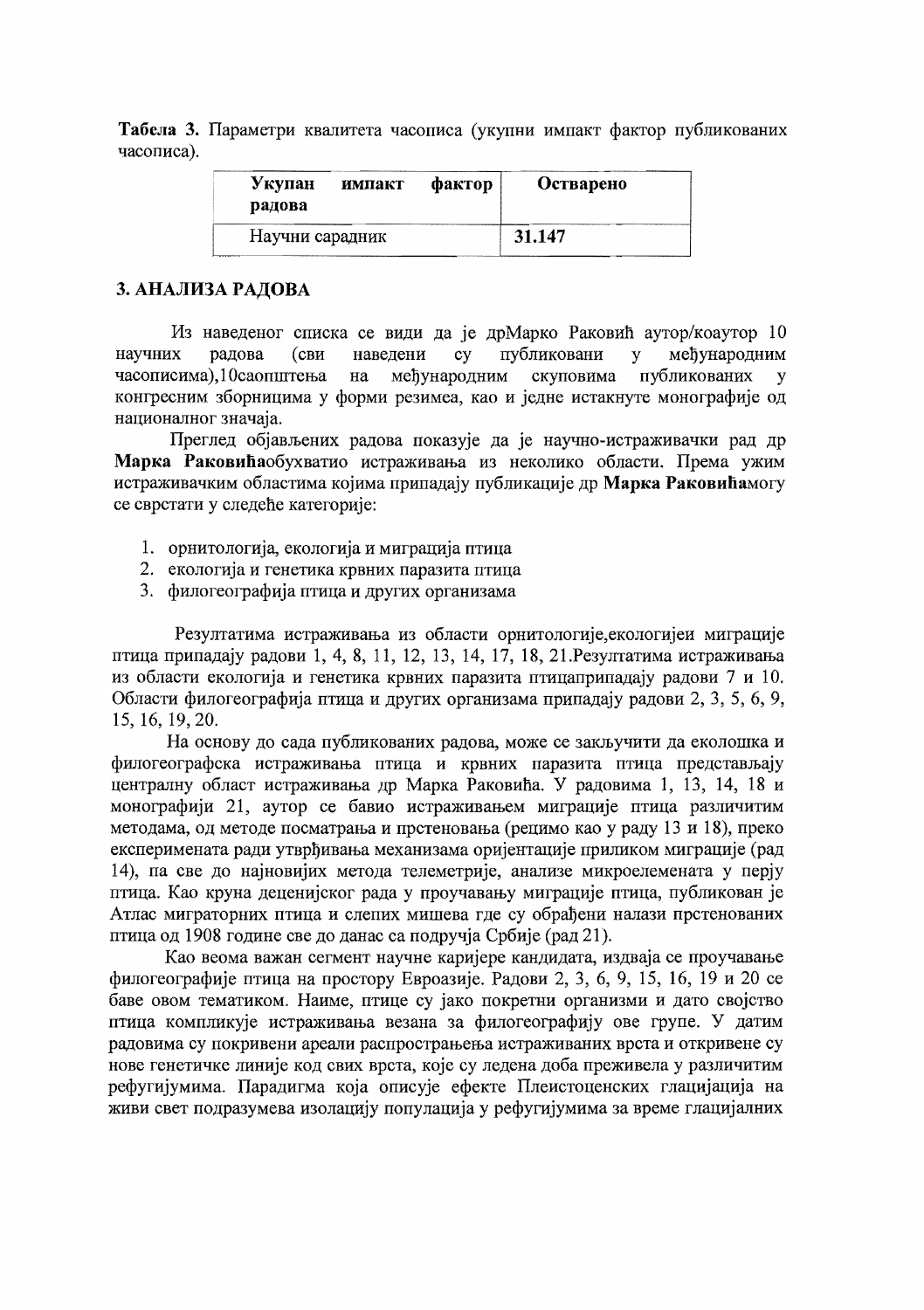максимума, и након тога реколонизацију ширег дела Европског континента за време повлачења ледника. Да би се ова парадигма тестирала, анализирани су филогенетски обрасци унутар три шумске врсте птица (радови 3, 6, 9) које су распрострањене широм Евроазије. Анализа митохондријалног гена код обичног звиждка (рад 6) је показала постојање шест филогенетских линија које одговарају постојећим подврстама. Код обичног попића (рад 2), анализе митохондријалног гена, као и анализе нуклеарних гена и разграничавања подврста су указале на постојање три одвојене еволутивне линије: једна је распрострањена на простору Пиринејског полуострва, друга на подручју Кавказа и трећа на подручју Апенинског, Балканског полуострва и остатка Европе. Краткокљуни пузић (рад 9) се састоји од две филогенетске линије које су се раздвојиле у средњем Плеистоцену: једна палеоендемична која има алопатричко распрострањење ограничено на острво Корзика и регион Кавказа и другу, млађу и широко распрострањену, која је присутна у већем делу Евроазије и северног дела Кине. Резултати добијени у овим истраживањима наглашавају значај глацијација у обликовању еволуционе историје дате три истраживане врсте птица на простору Евроазије.

У раду 4 дат је преглед фауне птица планине Тафелберг у Суринаму, до тог тренутка неистраженом делу прашуме. Током дате експедиције др Марко Раковић је открио и нову врсту птице за науку која је представљена у датом раду, док се нова публикација описа нове врсте очекује у наредном периоду.

Рад број 5 описује популациону генетику инвазивне врсте пужа (Physa acuta) пореклом из Северне Америке. У датом раду се обрађује проблематика појаве, ширења и негативног дејства интродукованих инвазивних врста, глобалног феномена који представља све значајнији еколошки проблем у нашој земљи и у свету. У водама Србије последњих година појава интродукованих врста представља један од најзначајнијих фактора угрожавања аутохтоног биодивезитета.

У радовима 11, 12, 17 дати су прегледи орнитофауне истраживаних подручја која су локално значајна за заштиту птица. Ови радови делимично представљају и популационе и еколошке параметре угрожених врста птица на истраживаном простору.

У радовима 7 и 10 дат је преглед крвних паразита птица користећи различите методе. Наиме, у раду 7 представљене су генетичке линије крвних паразита птица са подручја Србије и анализиран је интезитет инфекције бројањем заражених еритроцита у крвном размазу. У раду 10, анализирано је географско распрострањење крвних паразита из различитих родова на простору Јерменије.

#### 4. ЦИТИРАНОСТ

Публикације др Марка Раковића цитиране су 21 пут у научним радовима.

Рад бр. 1. Jiguet, F. Robert, A., Lorrillière, R., Hobson, K., Kardynal, K., Arlettaz, R., Bairlein, F., Belik, V., Bernardy, P., Copete, J. L., Czajkowski, M. A., Dale, S., Domberovski, V., Ducros, D., Efrat, R., Elts, J., Ferrand, Y., Marja, R., Minkevicius, S., Olsson, P., Pérez, M., Piha, M., Raković, M., Schmaljohann, H., Seimola, T., Selstam, G., Siblet, J-P., Skierczyński, M., Sokolov, A., Sondell, J., Moussy, C. (2019): Unravelling migration connectivity reveals unsustainable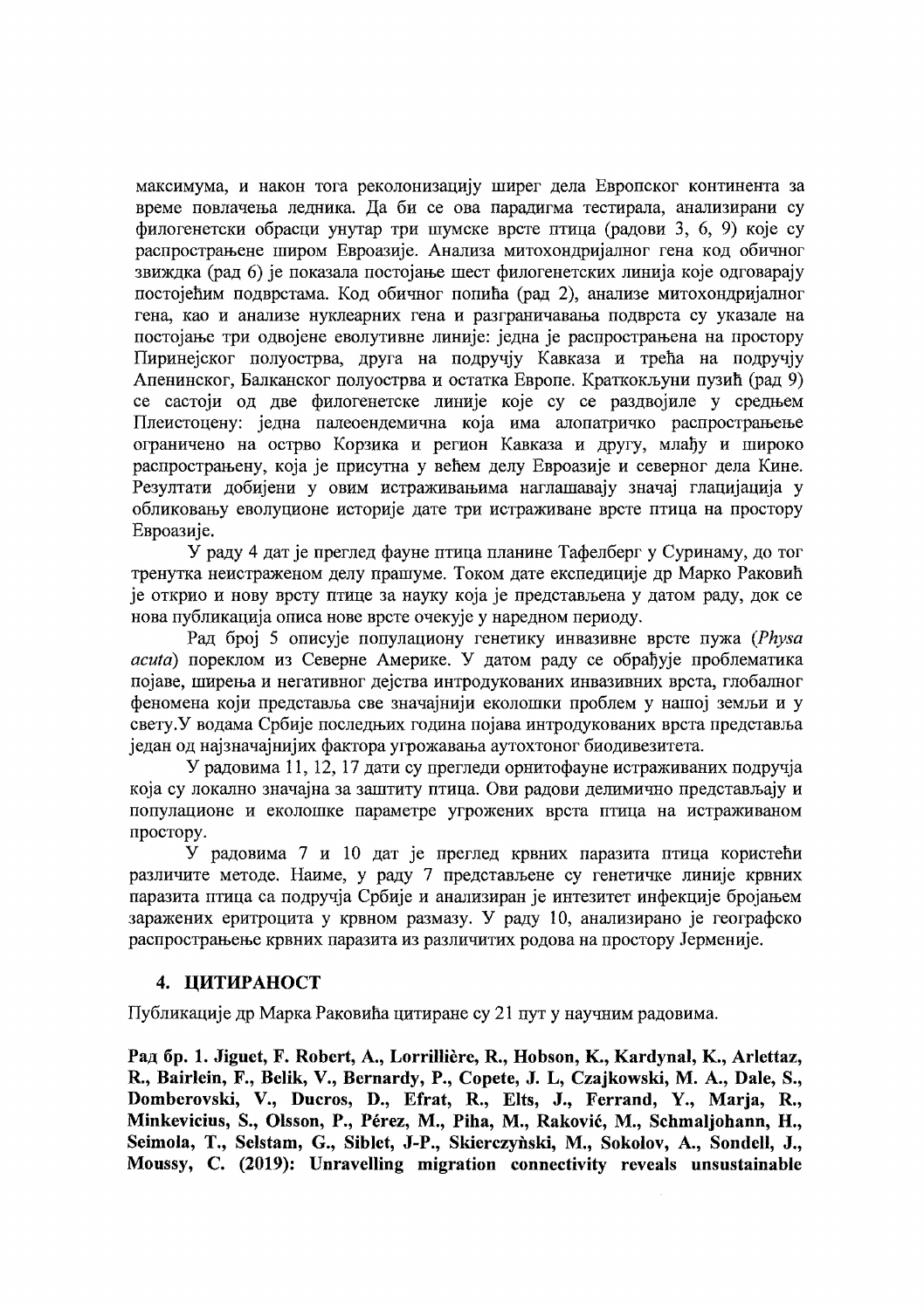hunting of the declining ortolan bunting. Science Advances 5 (5): eaau2642. DOl: 1 0.1126/sciadv .aau2642

1. Jiguet,F., Kardynal, K., Hobson, K. (2019):Stable isotopes reveal captive vs wild origin of illegally captured songbirds in France. Forensic Science International 302: 109884. https://doi.org/10.1016/j.forsciint.2019.109884 (M21)

2. Dunning, J., Finch, T., Davison A., Durrant K. (2019): Population Dispecific migratory strategies of Twite Linariaflavirostris in Western Europe. Ibis. Twite*Linariaflavirostris* https://doi.org/10.1111/ibi.12791 (M21)

Rad broj 2. Drovetski SV, Rakovic M., Semenov G, Fadeev IV & Red'kin YaA (2014): Limited phylogeographic signal in sex-linked and autosomal loci despite geographically, ecologically, and phenotypically concordant structure of mtDNA variation in the Holarctic avian genus Eremophila. PLoS ONE 9 (1): e87570.

l.Peters, J., Winker, K., Millam, K., Lavretsky, P., Kulikova 1., Wilson, R., Zhruavlev, Y., McCraken, K. (2014): Mito□nuclear discord in six congeneric lineages of Holarctic ducks (genus *Anas).* Molecular ecology 23: 2961-2974. (M21)

2. Zelenkov, N. (2016): Evolution of bird communities in the Neogene of Central Asia, with a review of the Neogene fossil record of Asian birds. Paleontological Journal (50):1421-1433. (M23)

3. Packert, M., Martens, J., Sun, Y, Tietze, D. (2015): Evolutionary history of passerine birds (Aves: Passeriformes) from the Qinghai-Tibetan plateau: from a pre-Quarternary perspective to an integrative biodiversity assessment. Journal of ornithology (156): 355 365. (M21)

4. Drovetski SV, Semenov G, Red'kin YA, Sotnikov VN, Fadeev IV, Koblik EA (2015): Effects of Asymmetric Nuclear Introgression, Introgressive Mitochondrial Sweep, and Purifying Selection on Phylogenetic Reconstruction and Divergence Estimates in the Pacific Clade of *Locustella* Warblers. PLoS ONE 10(4): e0122590. https://doi.org/10.1371/journal.pone.0122590 (M21)

5. Gary Voelker, Georgy Semenov, Igor V. Fadeev, Anna Blick& Sergei V. Drovetski (2015) The biogeographic history of *Phoenicurus* redstarts reveals an allopatric mode of speciation and an out-of-Himalayas colonization pattern, Systematics and Biodiversity, 13:3,296-305, DOl: 10.1080/14772000.2014.992380 (M22)

6. Pedro Rodrigues, Ricardo J. Lopes, Joana Micael, Roberto Resendes, Jaime A Ramos, Regina Tristão da Cunha (2014): Genetic and morphometric diversity of the goldcrest *(Regulusregulus)* populations in the Azores. Zoology 117 (6): 383-391 (M21)

7. Pedro Rodrigues, Ricardo Jorge Lopes, Roberto Resendes, Jaime Albino Ramos, and Regina Tristao Cunha (2016): Genetic Diversity of the Azores Blackbirds *Turdusmerula*  Reveals Multiple Founder EventsActaOrnithologica 51(2),221-234 (M22)

8. Sergei V. Drovetski, Andrew B. Reeves, Yaroslav A. Red'kin, Igor V. Fadeev, Evgeniy A Koblik, Vladimir N. Sotnikov, Gary Voelker (2018): Multi-locus reassessment of a striking discord between mtDNA gene trees and taxonomy across two congeneric species complexes. Molecular Phylogenetics and Evolution 120: 43-52 (M21) 9. Shaobin Li, Cheng Guo, and Weijun Peng (2016): Breeding Patterns of Asian Horned Larks *(Eremophilaalpestrisnigrifrons)* on the Tibet Plateau. The Wilson Journal of Omithology128 (1):174-179 (M23)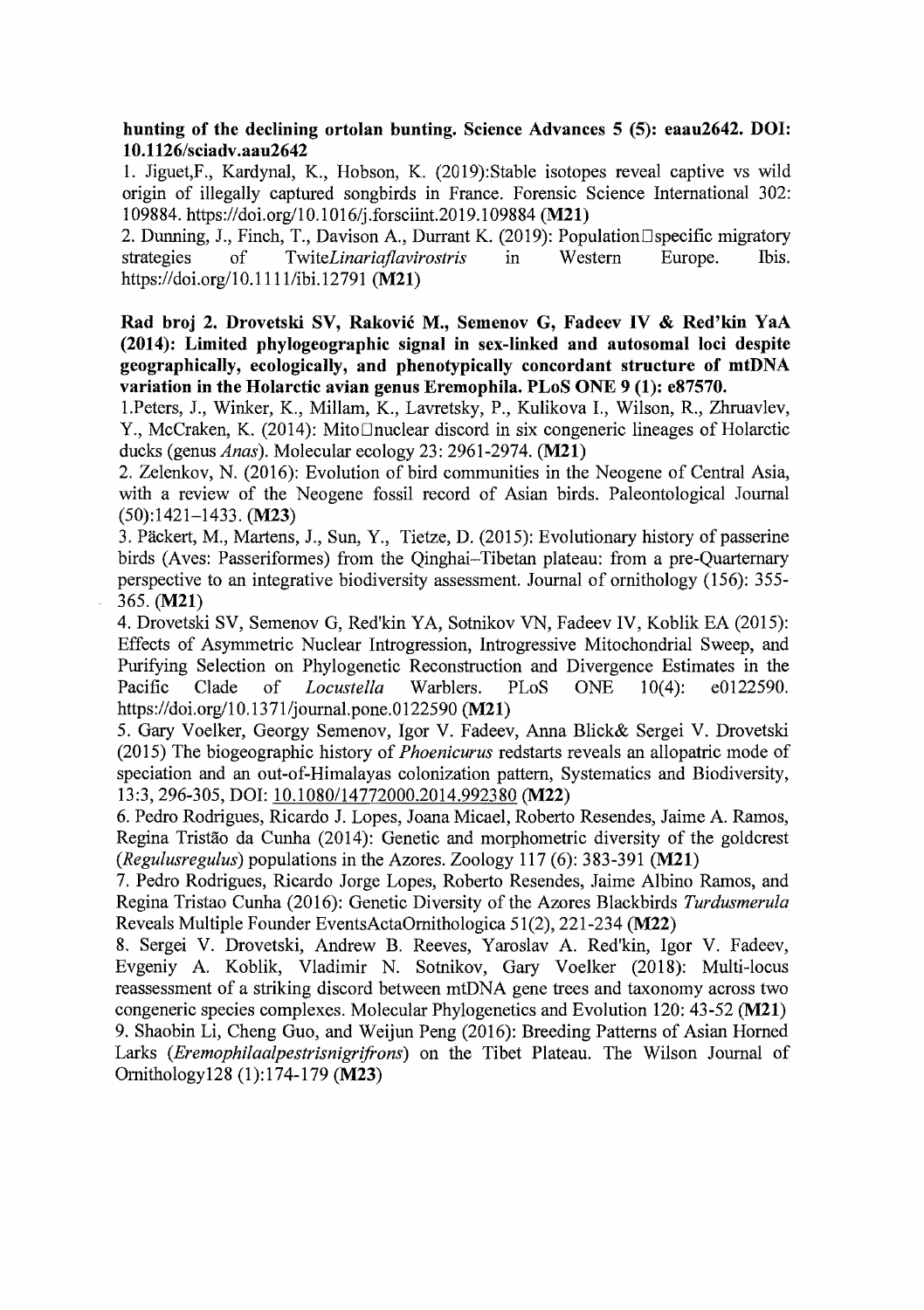10. Ghorbani, F., Aliabadian, M., Olsson, U. et aL (2019): Mitochondrial phylogeography of the genus *Eremophila* confirms underestimated species diversity in the Palearctic. Journal of Ornithology.doi:10.1007/s10336-019-01714-2 (M22)

11. Baoyan Liu, Per Alström, Urban Olsson, Jon Fjeldså, Qing Quan, Kees C. S. Roselaar, Takema Saitoh, ChengDte Yao, Yan Hao, Wenjuan Wang, Yanhua Qu, Fumin Lei (2017): Explosive radiation and spatial expansion across the cold environments of the Old World in an avian family. Ecology and Evolution 7 (16): 6346-6357 (M22)

12. Pedro Rodrigues, Joana Micael, Roberto Resendes, Ricardo Jorge Lopes, Jaime Albino Ramos & Regina Tristao Cunha (2018): Genetic and morphometric variation of the Blackcap *(Sylvia atricapilla)* on the Azores Archipelago reveals a recent range expansion. Journal of Natural History 52 (37-38): 2413-2435. DOI: expansion, Journal of Natural History52 (37-38): 2413-2435, DOl: *10.1080/00222933.2018.1539194* (M23)

13. Chen, YDC, Nazarizadeh, M, Lei, FDM, et al. (2019): The niches of nuthatches affect their lineage evolution differently across latitude. Molecular Ecology28: 803- 817. https://doi.org/10.1111/mec.14980 (M21)

Rad broj4. Zyskowski, K., Mittermeier, C. J., Ottema, 0., Rakovic, M., O'Shea, B., Lai, E. J., Hochgraf, B. S., de Leon, J., Au. K. (2011): Avifauna of the Easternmost Tepui, Tafelberg in Central Suriname. Bulletin of the Peabody Museum of Natural History 52 (1): 153-180.

l.David L. Slager, C.J. Battey, Robert W. Bryson, GaryVoelker, John Klicka (2014): A multilocus phylogeny of a major New World avian radiation: The Vireonidae. Molecular Phylogenetics and Evolution 80: 95-104 (M21)

2. Lehmberg, ES, Elbassiouny, AA, Bloom, DD, López Fernández, H, Crampton, WGR, Lovejoy, NR (2018): Fish biogeography in the "Lost World" of the Guiana Shield: Phylogeography of the weakly electric *knifefishGymnotuscarapo* (Teleostei: Gymnotidae). Journal of Biogeography45: 815-825 https://doi.org/10.1111/jbi.13177 (M21)

3. Borges, S.H., Santos, M.P.D., Moreira, M. *et al.(2018):* Dissecting bird diversity in the Pantepui area of endemism, northern South America. Joural of Ornithology159: 1073 1086 doi:1O.1007/s10336-018-1576-6 (M22)

## Rad broj5. Rakovic, M., Rakovic M., Petrovic, A., Popovic, N., Buknic, J., Naunovic, Z., Paunovic, M. (2016): Haplotype variation in the *Physa acuta* group (Basommatophora): genetic diversity and distribution in Serbia. Mediterranean Marine Science 17(1):293-302.

1. Aneta Spyra, Anna Cieplok, Małgorzata Strzelec, Agnieszka Babczyńska (2019): Freshwater alien species *Physella acuta* (Draparnaud, 1805) - A possible model for bioaccumulation of heavy metals. Ecotoxicology and Environmental Safetyl85: 109703 (M21)

Rad broj6. Rakovic, M., Neto, J., Lopes, R., Koblik, E., Fadeev, I., Lohman, Y., Aghayan, S., Boano, G., Pavia, M., Perlman, Y., Kiat, Y., Ben Dov, A., Collinson, M., Voelker, G., Drovetski, S. (2019): Geographic patterns of mtDNA and Z-Iinked sequence variation in the Common Chiffchaff and the 'chiffchaff complex'. PLOS ONE 14 (1): e0210268. https://doi.org/10.1371/journal.pone.0210268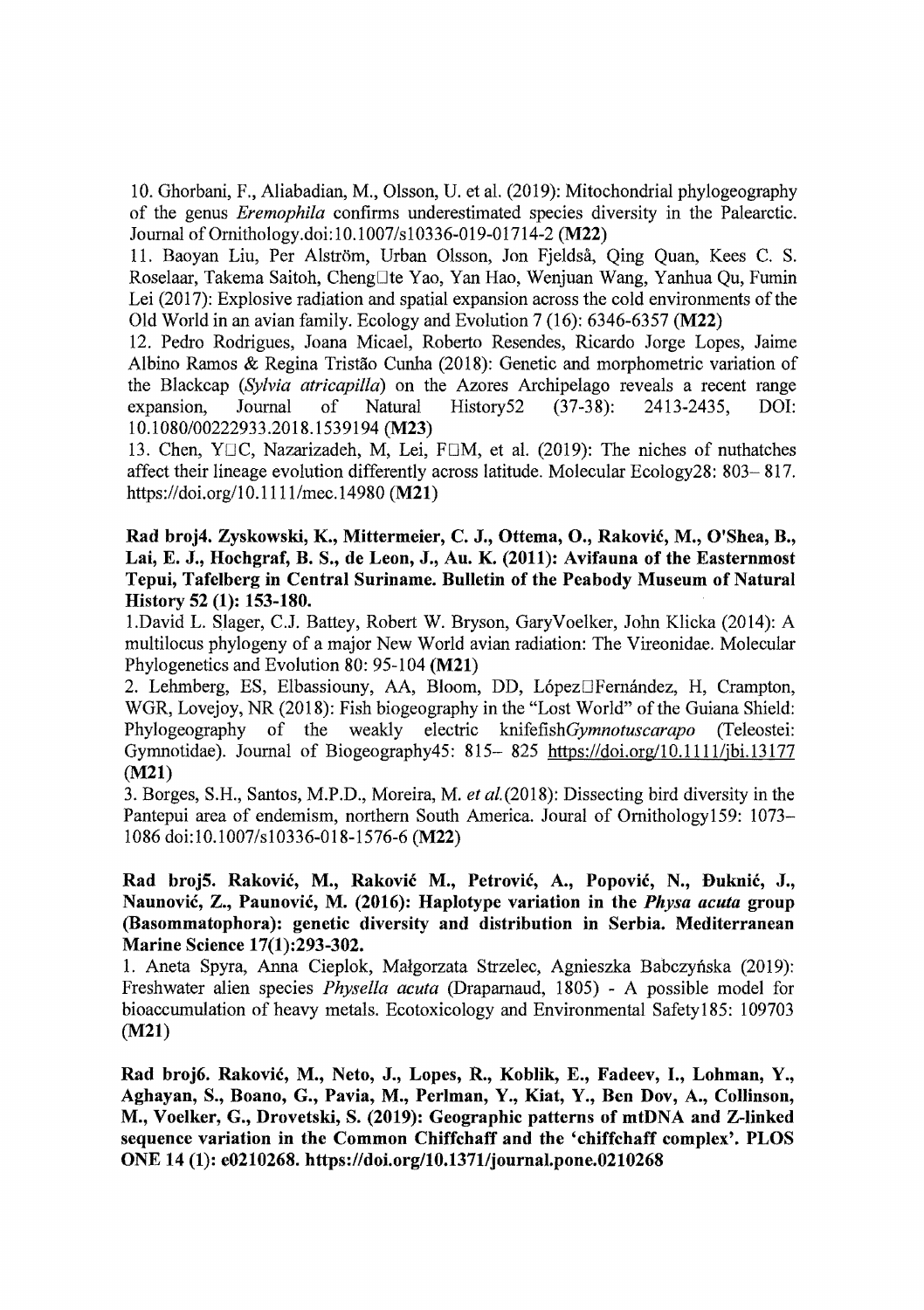1. Tan, H.Z., Ng, E.Y.X., Tang, Q. et al. (2019): Population genomics of two congeneric Palearctic shorebirds reveals differential impacts of Quaternary climate oscillations across habitats types. Scientific Reports9:18172 doi:10.1038/s41598-019-54715-9 (M21)

## Rad broj8. Frédéric Jiguet, Kevin J. Kardynal, Markus Piha, Tuomas Seimola, José Luis Copete, Michel Alexandre Czajkowski, Valery Dombrovski, Ron Efrat, Simonas Minkevicius, Marko Raković, Michał Skierczyński, Keith A. Hobson (2019): Stable isotopes reveal the common winter moult of central rectrices in a long-distance migrant songbird. Journal of Ornithology. DOI: 10.1007/s10336-019- $01671-w$

1. Jiguet, F., Kardynal, K., Hobson, K. (2019): Stable isotopes reveal captive vs wild origin of illegally captured songbirds in France. Forensic Science International 302: 109884. https://doi.org/10.1016/j.forsciint.2019.109884 (M21)

# 5. ОСТАЛИ ПОКАЗАТЕЉИ УСПЕХА У НАУЧНОМ РАДУ

## Учешће у научним пројектима и руковођење пројектима

Кандидат је учествовао на вишенаучноистраживачких пројеката:

- 1. Мониторингмиграторнихптицаводенихстаништарадипревенцијеавијарнеин флуенце у Србији. Финансијер и трајање: Министарство пољопривреде, шумарства и водопривреде Републике Србије, 2006-2007.
- 2. Vicariance versus dispersal a population dinamics in birds in the endemic Caucasus area. Финансијер и трајање: National Geographic research committee, 2006.
- 3. Праћење миграције птица и слепих мишева трајним обележавањем алуминијумским маркерима (прстеновима). Финансијер и трајање: Министарство заштите животне средине и просторног планирања, 2009- $2011.$
- 4. The role of ecology and behavior in population differentiation: Evolution of the endemic forest avifauna in the Caucasus. Финансијер и трајање: Fundação para a Ciência e a Tecnologia (Portugal): PTDC/BIA-BEC/103435/2008, 2010-2013.
- 5. Мониторинг малих вранаца Phalacrocorax pygmeus и других птица током градње моста преко Аде Циганлије. Финансијер и трајање: Дирекција за грађевинско земљиште Града Београда, 2008-2012.
- 6. Preserving Armenian biodiversity: Joint Portuguese Armenian program for training in modern conservation biology. Финансијер и трајање: Fundação Calouste Gulbenkian (Portugal), 2011-2012.
- 7. Testing Simultaneous Divergence of Isolated Avian Populations in the Caucasus. Финансијер и трајање: NSF DEB-0919494, 2009-2011.
- 8. Праћење миграције птица и слепих мишева трајним обележавањем алуминијумским маркерима (прстеновима). Финансијер и трајање: Министарство заштите животне средине и просторног планирања, 2013-2015.
- 9. Стање и анализа популације ушате шеве (Eremophila alpestris L., 1758) у Србији: Проблеми заштите и степен угрожености. Финансијер и трајање: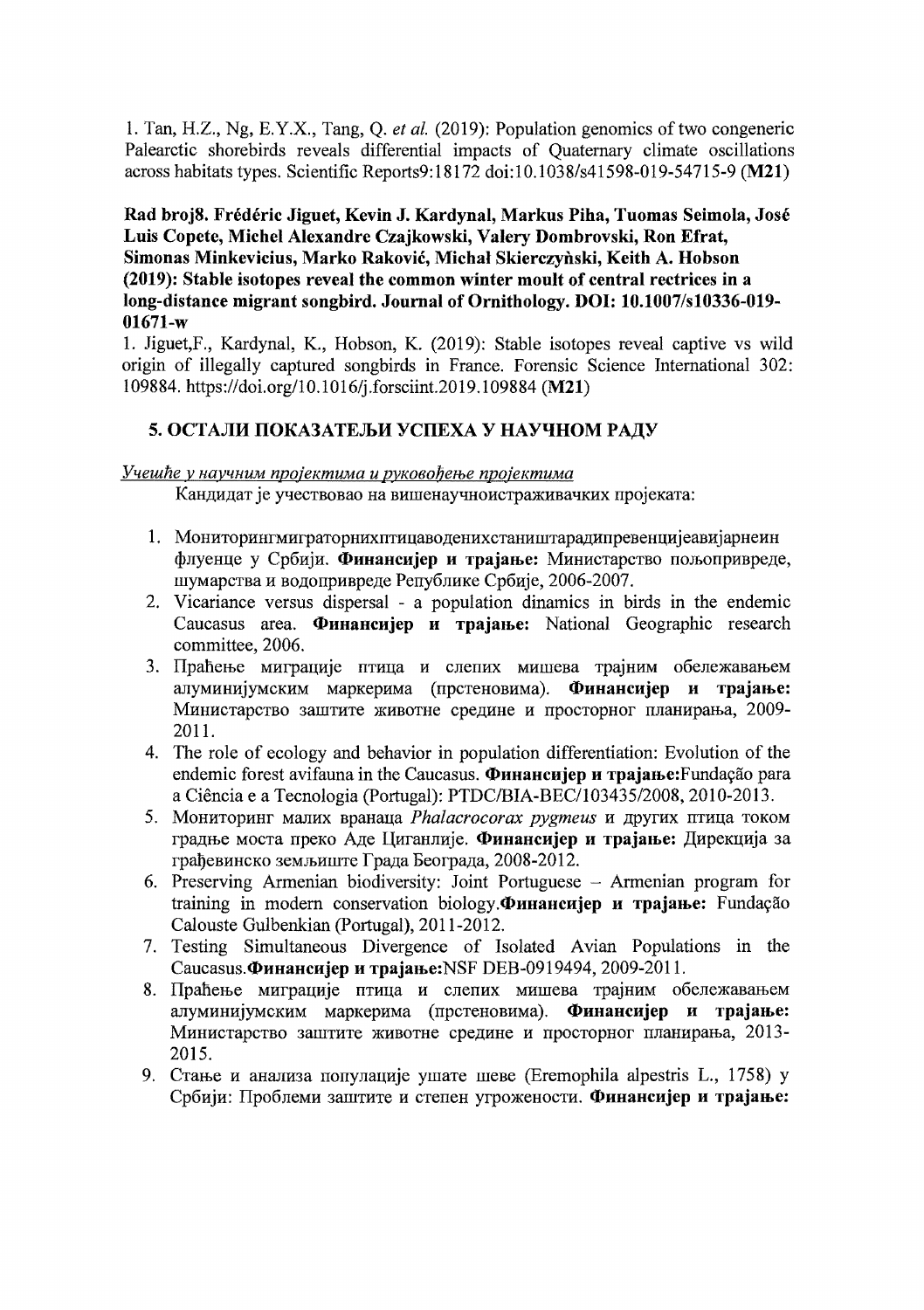Министарство заштите животне средине и просторног планирања, 2011- $2014.$ 

- 10. Праћење миграције птица и слепих мишева трајним обележавањем алуминијумским маркерима (прстеновима). Финансијер и трајање: Министарство заштите животне средине и просторног планирања, 2013-2015.
- 11. Праћење миграције птица и слепих мишева трајним обележавањем алуминијумским маркерима (прстеновима). Финансијер и трајање: Министарство заштите животне средине и просторног планирања, 2016-2018.
- 12. Атлас миграторних птица и слепих мишева Србије. Финансијер и трајање: Министарство заштите животне средине, 2016-2017.
- 13. Утврђивање бројности и генетичког диверзитета тропрстог детлића (Picoides tridactylus) у Србији. Финансијер и трајање: Министарство заштите животне средине, 2016-2019.
- 14. Птице западног Палеарктика. Финансијер и трајање: Министарство културе и информисања, 2014-2017.

#### Рецензије научних радова и пројеката

Током свог досадашњег рада, др Марко Раковић, радиоје рецензију научних радова заједан међународни часопис: Archives of Biological Sciences  $(M23)$ .

#### Међународна сарадња

Др Марко Раковићје током своје истраживачке каријере допринео успостављању сарадње матичне институције са истраживачима из Португала, Италије, Сједињених Америчких Држава, Русије и Јерменијерадећи на пројектима, Птице Западног Палеарктика", "The role of ecological and behavioral characters in peripheral isolation and divergence of bird populations in the Caucasus"  $\mu$ "Preserving Armenian biodiversity".

## 8. ЗАКЉУЧАК И ПРЕДЛОГ

Увидом у досадашњи рад и свеобухватном анализом научног доприноса рада др Марка Раковића, кустоса Природњачког музеја у Београду, према критеријумима који су прописани Законом о научноистраживачкој делатности и Правилником о поступку и начину вредновања и квантитативном исказивању научно-истраживачких резултата истраживача, потврђена је оправданост њеног избора у звање научни сарадник.

Комисија сматра да, на основу критеријума које је прописало Министарство за просвету, науку и технолошки развој Републике Србије др Марко Раковићиспуњава све услове за избор у звање научни сарадник, те предлаже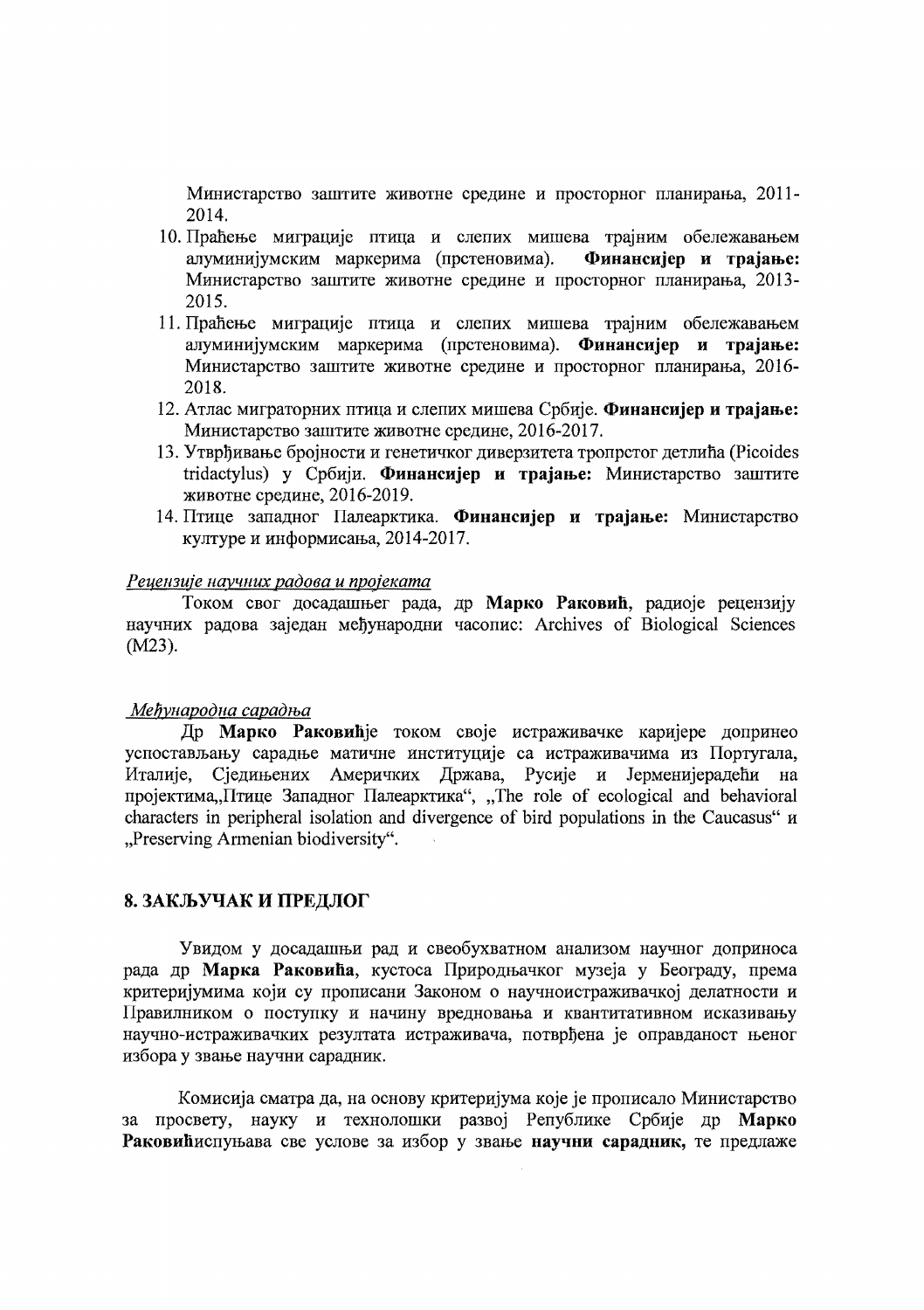Научном већу Института за мултидисциплинарна истраживања да прихвати овај извештај и предложи његов избор у то звање.

КОМИСИЈА

Стефан Скорић, виши  $\boldsymbol{\mu}$ научни Институт сарадник,  $3a$ мултидисциплинарна истраживања, Универзитет у Београду

 $($  or

др Зоран Гачић, научни саветник Институт мултидисциплинарна  $3a$ истраживања, Универзитет у Београду

 $A_{2e}$ 

Анђељко Петровић,  $\mathbf{p}$ професор Биолошког Универзитет у Београду

ванредни факултета,